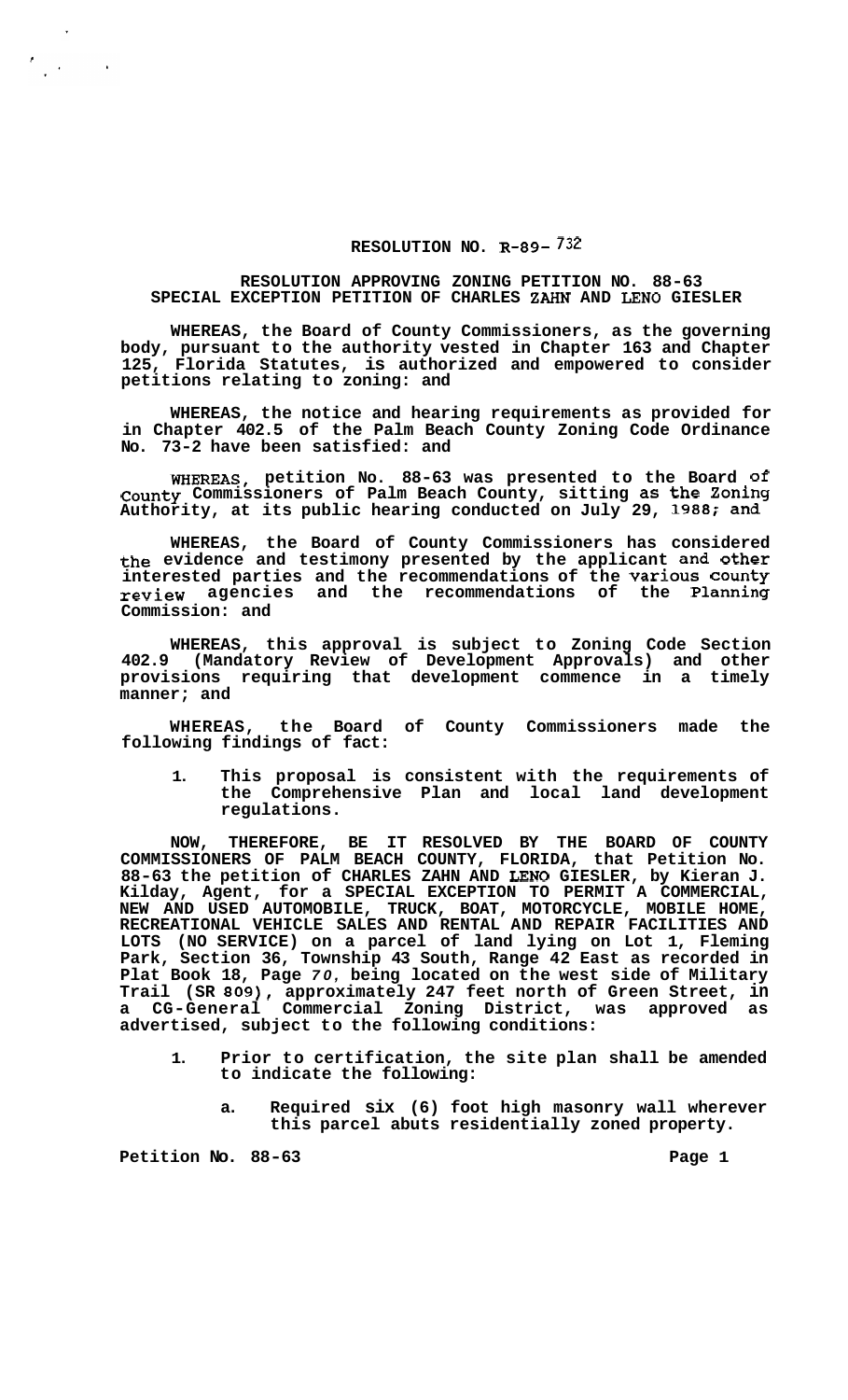- **2. The petitioner shall preserve all vegetation that is located within the perimeter landscape strips. Sabal palms located throughout the site shall be transferred to the westernmost green area on site.**
- **3. Use of the site shall be limited to the sale and display of 65 new and used automobiles. No vehicle repairs shall be permitted on site.**
- **4. No stock loading or dumpster pickup will be permitted between the hours of 9:00 p.m. and 7:OO a.m.**
- **5. No outside storage of disassembled vehicles or parts thereof shall be permitted on site**
- **6. Lighting used to illuminate the premises shall be shielded and directed away from streets and neighboring properties. Lighting within the western 150 feet of the site shall be limited to fixtures that are a maximum of eighteen (18) feet in height.**
- *7.*  **No outdoor loudspeaker system shall be allowed on site.**
- **8. No vehicle shall be parked with its hood or trunk open, nor elevated off the ground in any way. Vehicles shall not be parked in any right-of-way or driveway.**
- **9. Vehicle parking shall be limited to the parking spaces designated on the approved site plan. No parking of vehicles is to be permitted in landscaped areas, right- of-way, or interior drives.**
- **10. The petitioner shall provide an area on the site to unload vehicles from car carriers or towing vehicles. Sufficient maneuvering area shall be provided and shall be located out of on-site and off-site vehicular traffic circulation. This area shall be designated on the site plan.**
- **11. No off-premise signs shall be permitted on the site.**
- **12. The application and engineering plans, calculations, etc. to construct well and/or septic tank must be submitted to the Health Department prior to site plan approval (or prior to issuance of Building Permit for straight rezoning).**
- **13. The developer shall provide discharge control and treatment for the stormwater runoff in accordance with all applicable agency requirements in effect at the time of the permit application. However, at a minimum, this development shall retain onsite the stormwater runoff generated by a three (3) year-one (1) hour storm**

**Petition No. 88-63 Page 2**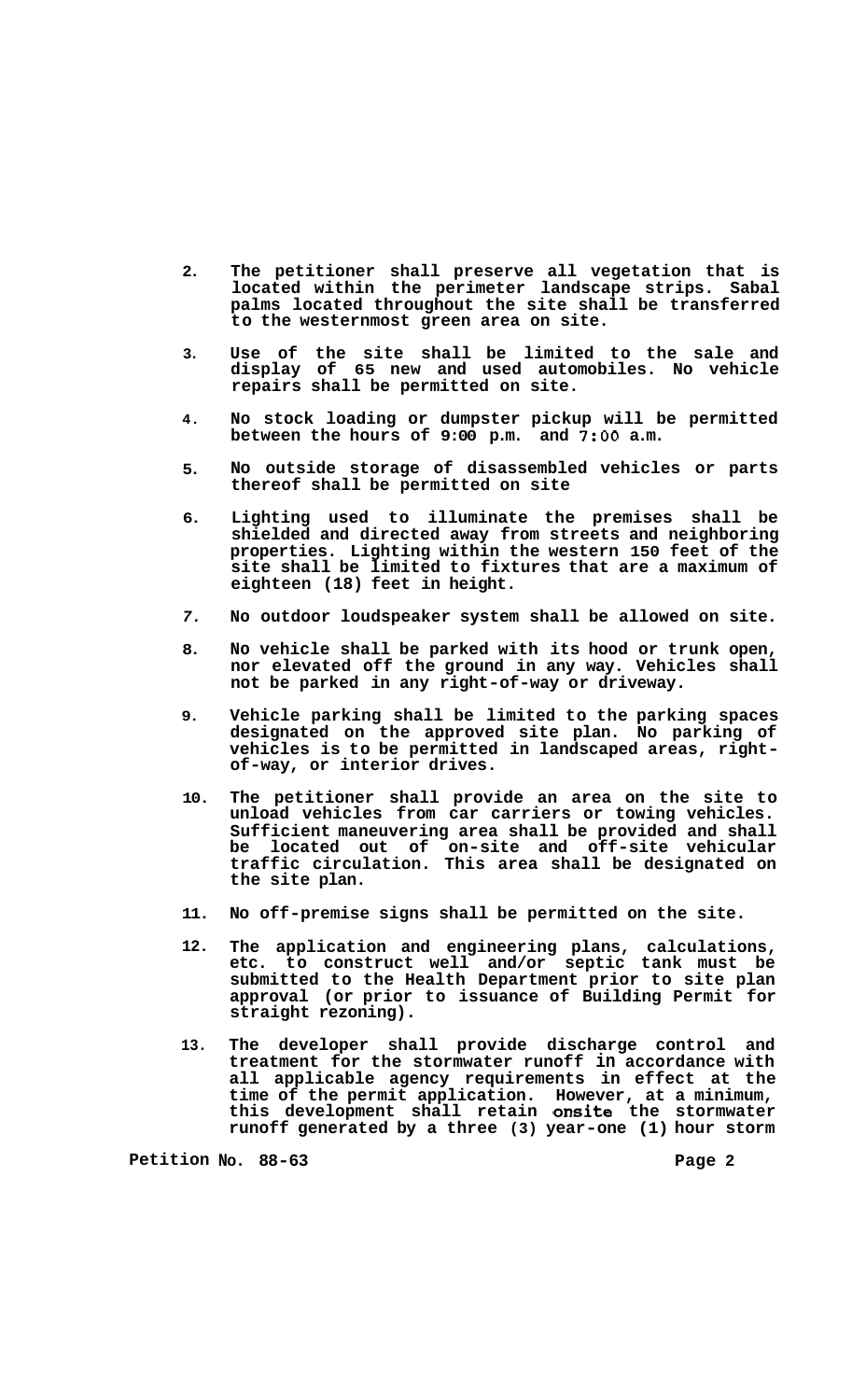**with a total rainfall of 3 inches as required ky the Permit Section, Land Development Division. I:I the**  event that the subject site abuts a Department of **Transportation maintained roadway, concurrent aplzoval from the Florida Department of Transportation wil:. also be required. The drainage system shall be main1:ained in an acceptable condition as approved by the c:ounty Engineer. In the event that the drainage system :.s not adequately maintained as determined by the clounty Engineer, this matter will be referred to the Code Enforcement Board for enforcement.** 

- **14. Within 90 days of approval of this project. the property owner shall convey to Palm Beach County by road right-of-way warranty deed for Military Tra:.l, 53 feet from centerline free of all encumbrance; and encroachments. Petitioner shall provide Palm Beach County with sufficient documentation acceptable l:o the Right of Way Acquisition Section to ensure that the**  property is free of all encumbrances and encroach ments. Right-of-way conveyances shall also include \*\*SafeSight **Cornersn\* where appropriate at intersectiorls as determined by the County Engineer.**
- **15. The property owner shall pay a Fair Share Fee :.n the amount and manner required by the #\*Fair Share**  Contribution for Road Improvements O**rdinance"** as it **presently exists or as it may from time to time be amended. The Fair Share Fee for this project presently is \$3,268.00 (122 trips X \$26.79 per trip).**
- **16. In addition the petitioner shall contribute the nmount of \$163.00 as established in Article V Section 3 (Insignificant Project Standard) of the Traffic Performance Standards Code. These funds of \$163.00 shall be paid prior to the issuance of the first Building Permit or prior to whichever shall first occur.**
- **17. If the \*\*Fair Share Contribution for Road Improvsments Ordinance\*\* is amended to increase the Fair Sharc: Fee, this additional amount of \$163.00 shall be crsdited toward the increased Fair Share Fee.**
- **18. The western thirty-two (32) feet of the property shall be maintained as a landscape buffer. The petitioner**  shall install a six (6) foot high solid masonry wall **along the western property line, supplemented with one (1) native canopy tree, ten (10) to twelve (12) feet in**  height upon planting, planted a minimum of **twent**y (20) feet on center. The trees shall be planted on the **western side of the six (6) foot wall.**

Petition No. 88-63 **Page 3 Page 3** 

 $\mathbb{R}^2$